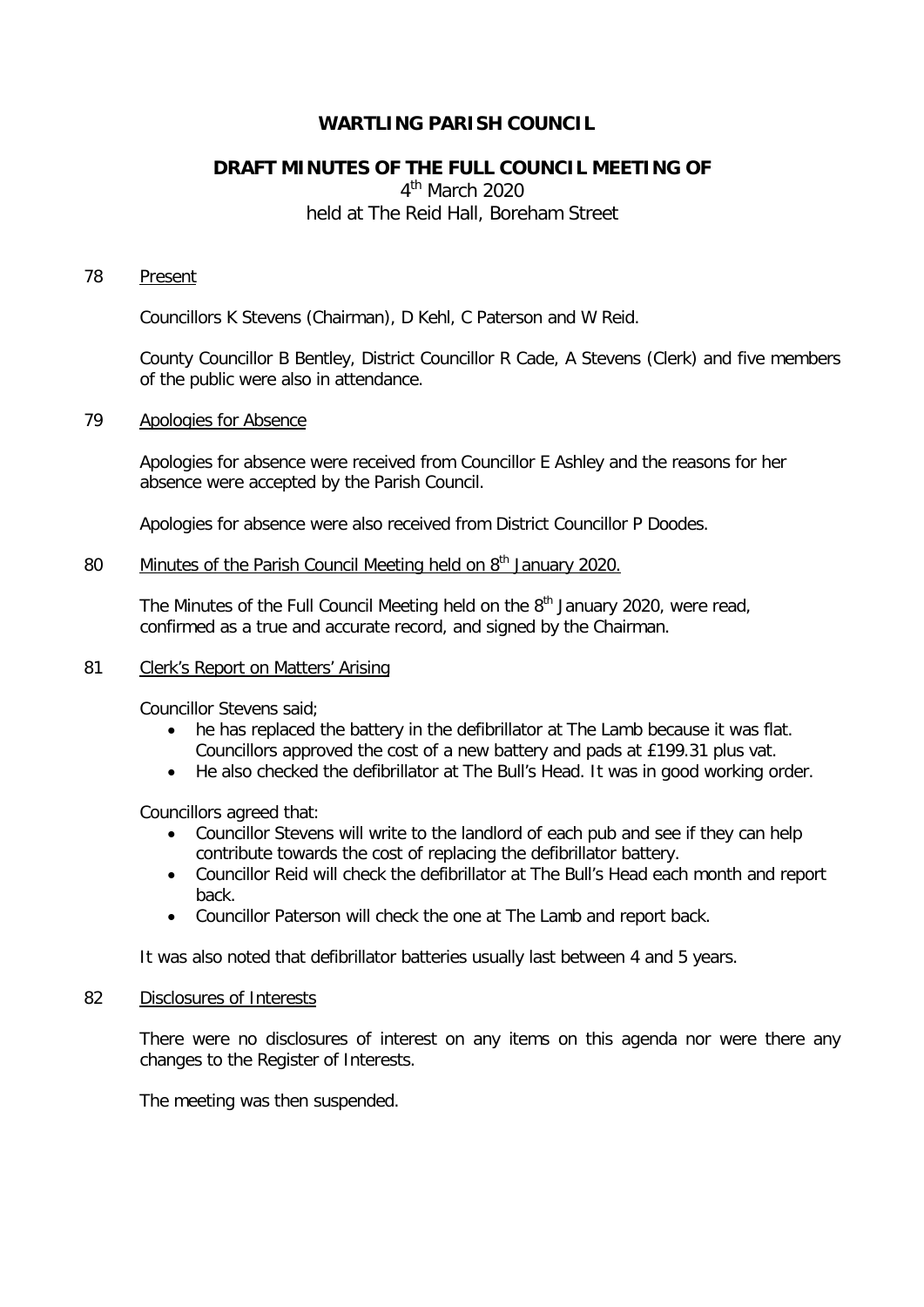# 83 Reports from the County Councillor on matters from the County Council affecting this Parish.

County Councillor Bentley distributed a copy of his reports on ESCC's budget and Sussex Police's Precept to the Parish Councillors. In his ESCC Report he described;

- The County Council's achievements.
- Its planned investments which included additional funding for roads.
- Its revenue investment activities to help reduce future demand such as accommodation and social support to avoid homelessness.
- Its capital programme investment to improve residential homes and highways.
- How it is deferring planned savings in the family keyworker service, children's safeguarding, libraries and Trading Standards.

His report on the Policing Precept explained;

- The role of the Police and Crime Panel (PCP). The PCP has the power to support, reject or veto the Policing Precept Proposal.
- Investments made by Central Government.
- There will be a £10 rise in the Police share of the precept.
- The Chief Constable's Investment Requirement which includes more enforcement, more investigation and a greater police presence particularly in towns, villages and online.

A full copy of County Councillor Bentley's Report can be found at the end of these Minutes.

County Councillor Bentley also said;

- ESCC has repaired 11000 potholes this winter, which is three times more than last year. The increase is a direct result of this year's bad weather.
- The County Council has 16 pothole gangs. There used to be ten.
- ESCC has invested £23m in road maintenance.
- Contractors do not paid to go back and re-repair potholes.
- He will find out why a pothole in Boreham Lane needs repairing again when it was only last repaired two weeks ago.

Residents are asked to report any potholes to ESCC, via fixmystreet.com. Potholes will then be graded and prioritised accordingly.

# 84 Report from the District Councillor on matters from the County Council affecting this Parish.

District Councillor Cade said;

- Wealden's Full Council has now officially withdrawn the Local Plan following its rejection by the Planning Inspector. The Inspector found the submitted plan cannot be taken forward to adoption because it has failed one of the requirements for legal compliance, that of the Duty to Co-operate. In addition, there are some significant failings in respect of the soundness of the submitted Plan, for example Wealden applied a different category of caution regarding development that affected the Ashdown Forest. Work has started on a new plan and there will be even more housing in it than there was in the old one.
- Wealden has declared a Climate Emergency and aims to be carbon neutral by 2050. Some of the issues will be expensive and therefore ongoing. For example Wealden owns 2800 properties which have gas boilers and they will need to be changed over time. It was noted that those who own listed buildings are put off making changes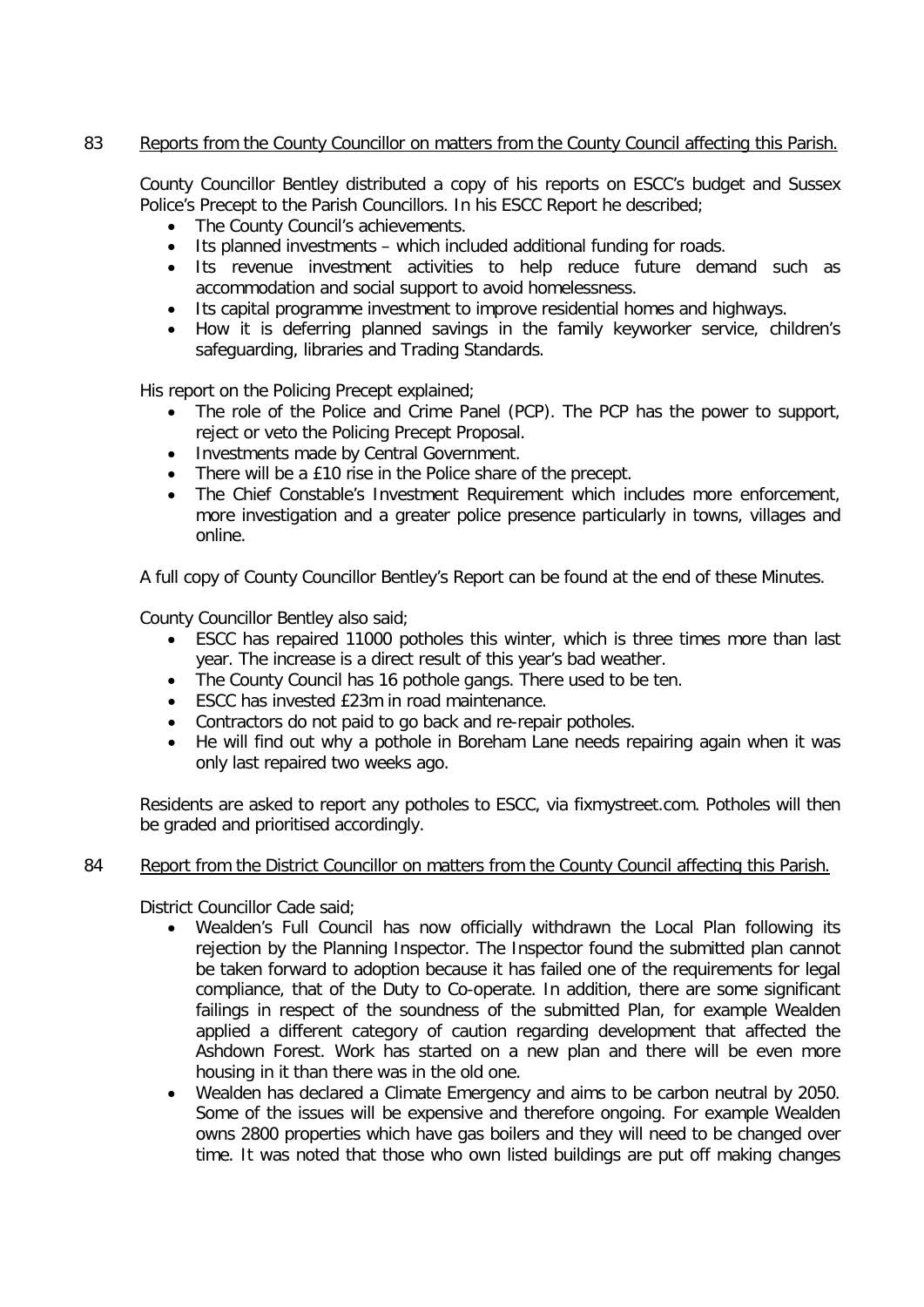because they currently need to apply for planning permission. Councillors asked if this is something Wealden can look at changing.

• The new Joint Waste Contract is working well. Residents with any complaints were asked to contact District Councillor Cade.

#### 85 Questions from Members of the Public

There were no questions from members of the public on this occasion.

The meeting was then re-opened.

# 86 Reports

a) Planning – Planning applications were discussed at the end of the meeting. There were no other issues for noting.

## b) Environment North

The flooding resulting from the recent wet and windy weather has now subsided. Any fallen trees have been cleared.

c) Footpaths

Councillor Stevens said ESCC plans to reduce the work it does on footpaths.

d) Environment South

There was nothing new to report on this occasion.

e) Highways

Councillors noted;

- ESCC will be carrying out works to repair a broken drainage pipe on Victoria Road, Bodle Street Green. Work is planned to start on 23rd March and will continue for 2 days. The road will remain open with temporary traffic lights in place.
- The authorities found the car which appears to have been abandoned in Boreham Lane is taxed and insured and therefore it is legally allowed to park there.
- Boreham Lane remains closed whilst the sink hole is being repaired.
- f) Police

There was nothing new to report on this occasion.

g) Communication

There was nothing new to report on this occasion.